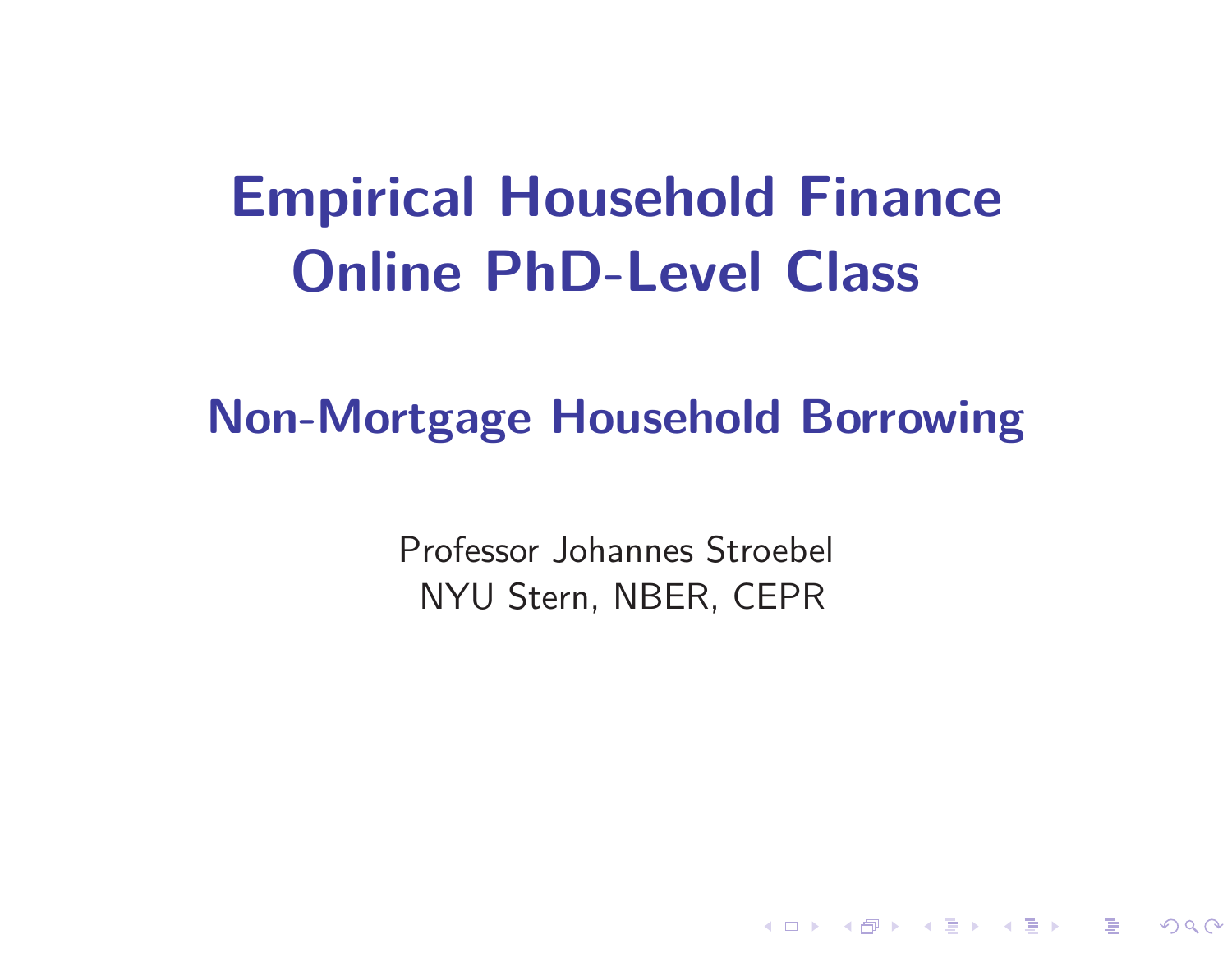### **Plan For My Presentation Today**

- Introduce household finance as <sup>a</sup> research field
- Some observations on today's topic:

**Non-Mortgage Household Borrowing**

• Present <sup>a</sup> research paper:

**Regulating Consumer Financial Products:Evidence from Credit Cards**

**Kロト K団 K K ミト K ミト / ミー のQ C\***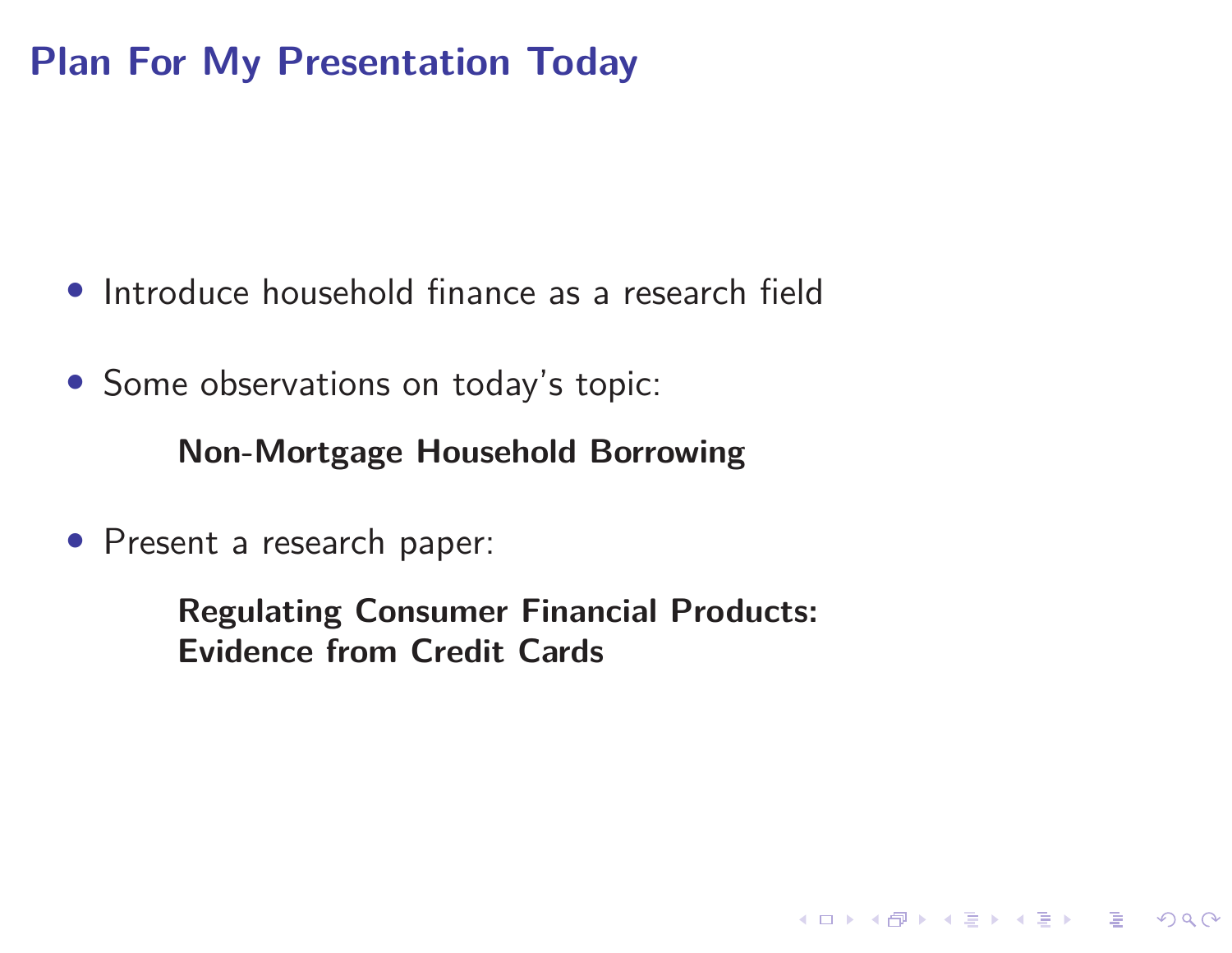### **Household Finance as <sup>a</sup> Field**

- Traditionally, research in finance has been organized under the fields of Corporate Finance and Asset Pricing
- John Campbell (AFA Presidential Address, 2006)
	- Household Finance: "How do households use financial instruments toattain their objectives?"
- "At the time of the address, household finance had not yet earned its own title and identity. Today, household finance is <sup>a</sup> thriving, vibrant, self-standing field." (Guiso & Sodini, 2013)
- Last few years: Many of the most successful candidates on the jobmarket work broadly in household finance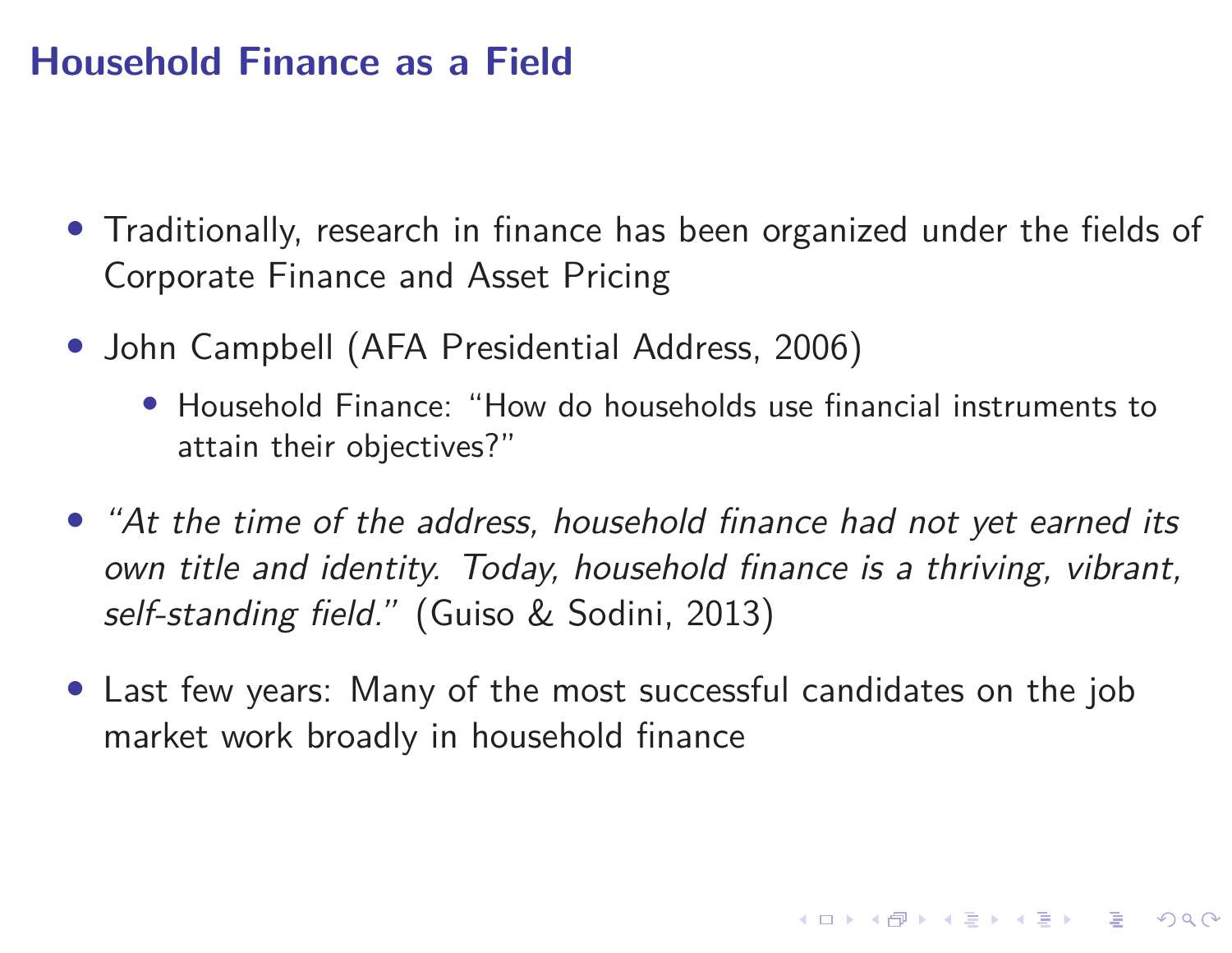### **Why Household Finance?**

Households are special:

- Plan over long, but finite horizons; life-cycle pattern of income
- Important non-traded asset: human capital
- •Relatively large and illiquid assets: housing
- Constraints on ability to borrow
	- Lack of collateral
	- Information frictions
- Subject to important behavioral biases (e.g., time-inconsistent preferences, non-rational belief formation)
- Subject to regulation of producers (e.g., banks, pension funds)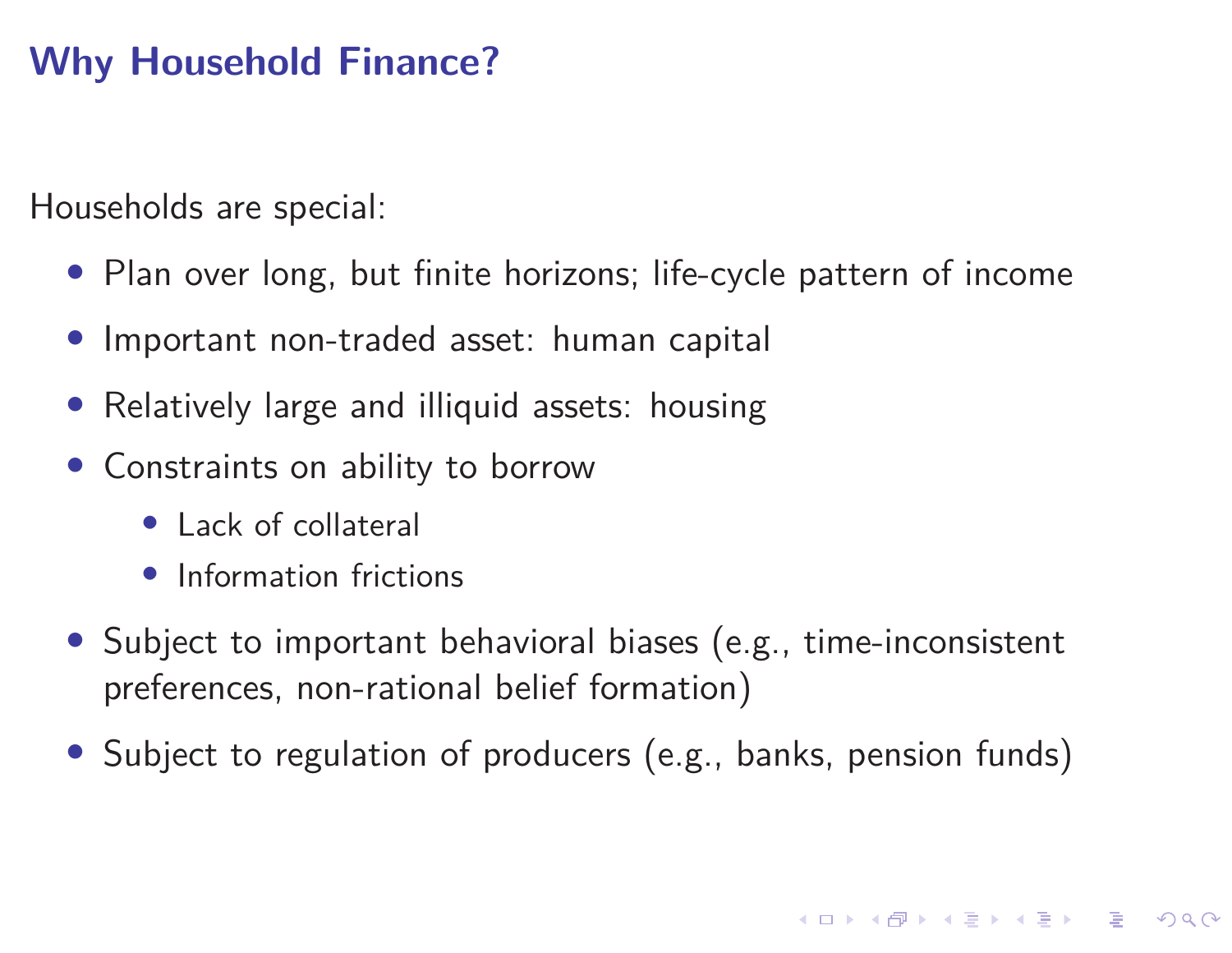Why do we care?

- $\bullet$  Important welfare implications: Household utility often the primitive insocial welfare functions
- $\bullet\,$  Large magnitudes (U.S. total household debt  $\approx$  total corporate debt)

**KO ▶ K @ ▶ K D ▶ K D ▶ │ D │ ◆ 9 Q ( )** 

• Recent financial crisis: Driven by household balance sheets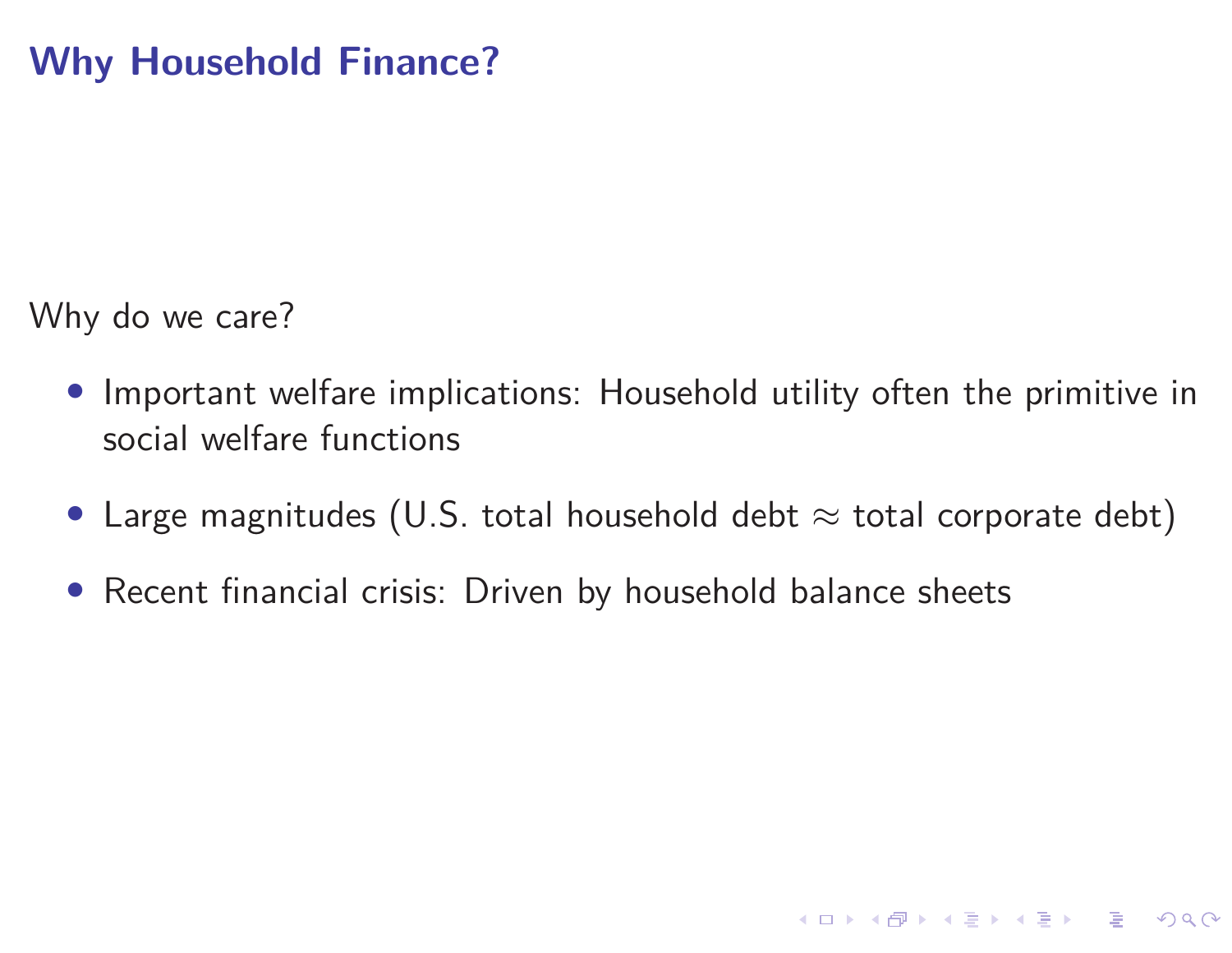### **Why Empirical Household Finance?**

- Theories of optimal household behavior usually well established, oftenin related fields (labor, IO, macro, contract theory)
- Empirical findings often inconsistent with theories of optimal behavior
	- $-$  Insights from behavioral economics become relevant
	- $-$  Hard to distinguish but different policy implications
	- Additional (micro) evidence needed
- Scope for both reduced form work and structural modeling / estimation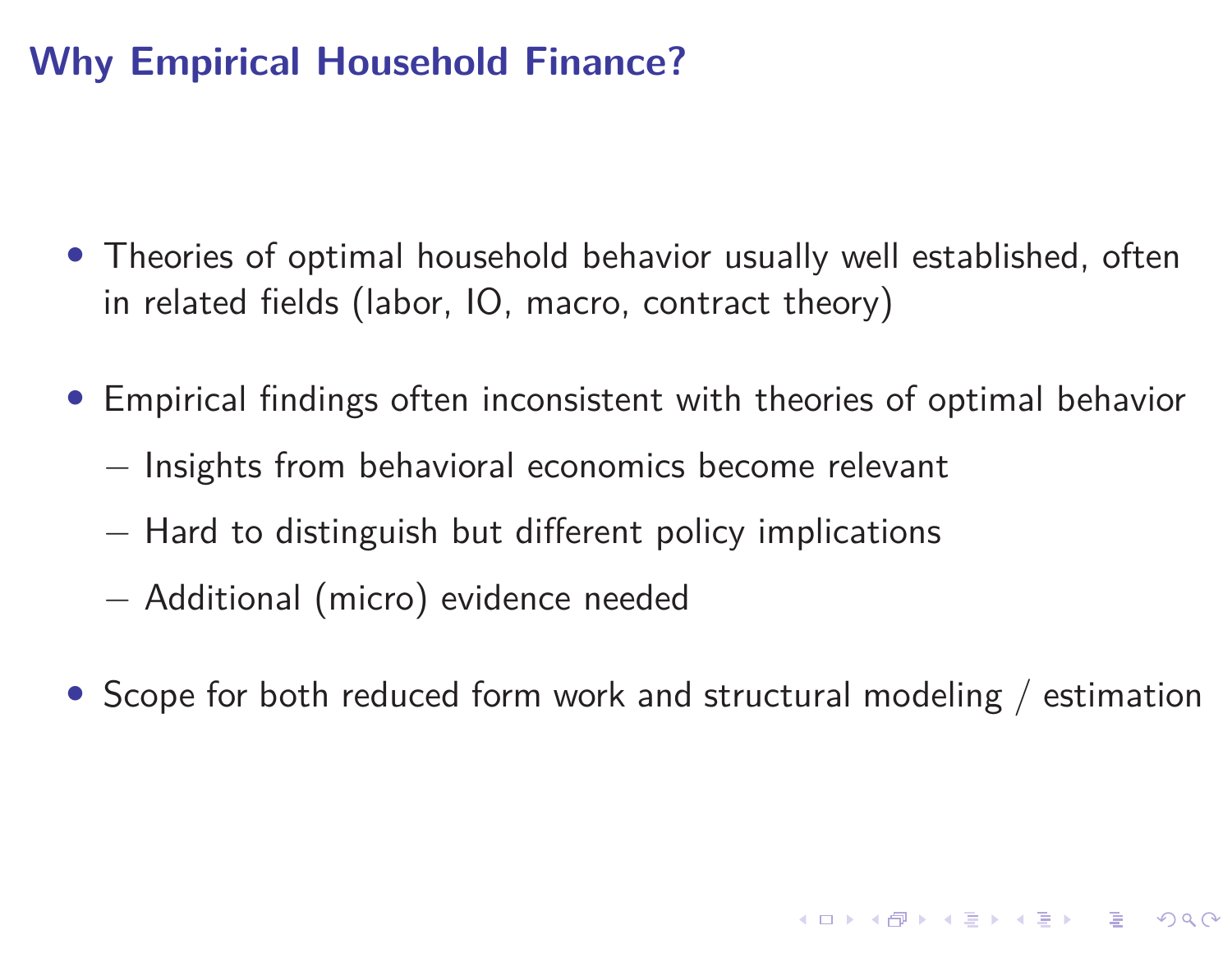# **Doing Work in Empirical Household Finance**

What you need:

- An interesting question
- $\bullet\,$  Empirical Strategy  $+$  Economic Framework
- Data
- $\rightarrow$  Focus on these issues during the upcoming presentations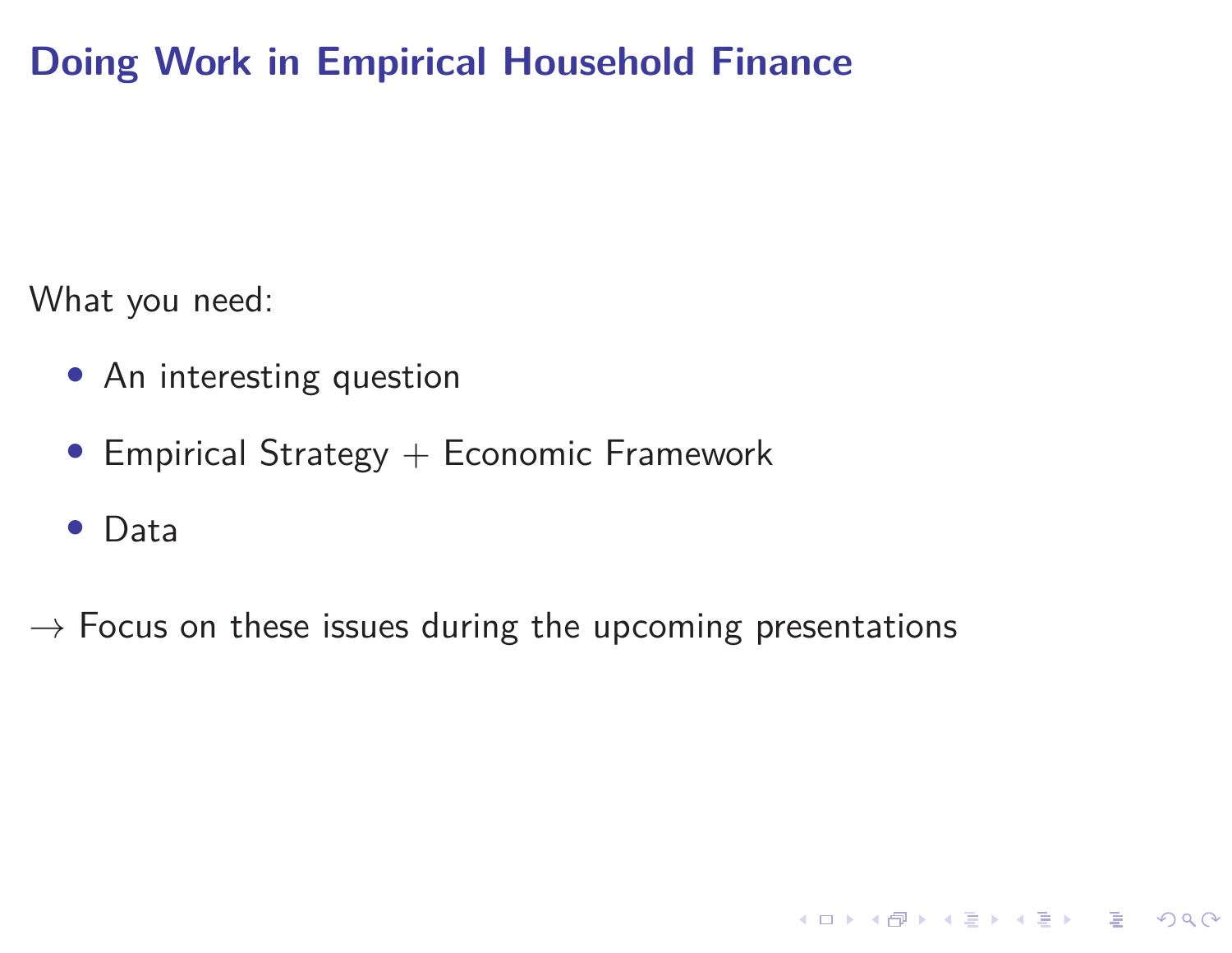## **Household Balance Sheet**

**One way to think about topics & questions in household finance**

| <b>Assets</b>        | <b>Liabilities</b>     |
|----------------------|------------------------|
| Human capital        | <b>Student loans</b>   |
| Tangible assets:     |                        |
| • Investments        |                        |
| • Retirement savings |                        |
| • Housing            | <b>Mortgages</b>       |
| • Durables           | <b>Consumer credit</b> |
|                      | Unsecured credit:      |
|                      | • Credit cards         |
|                      | • Payday Lending       |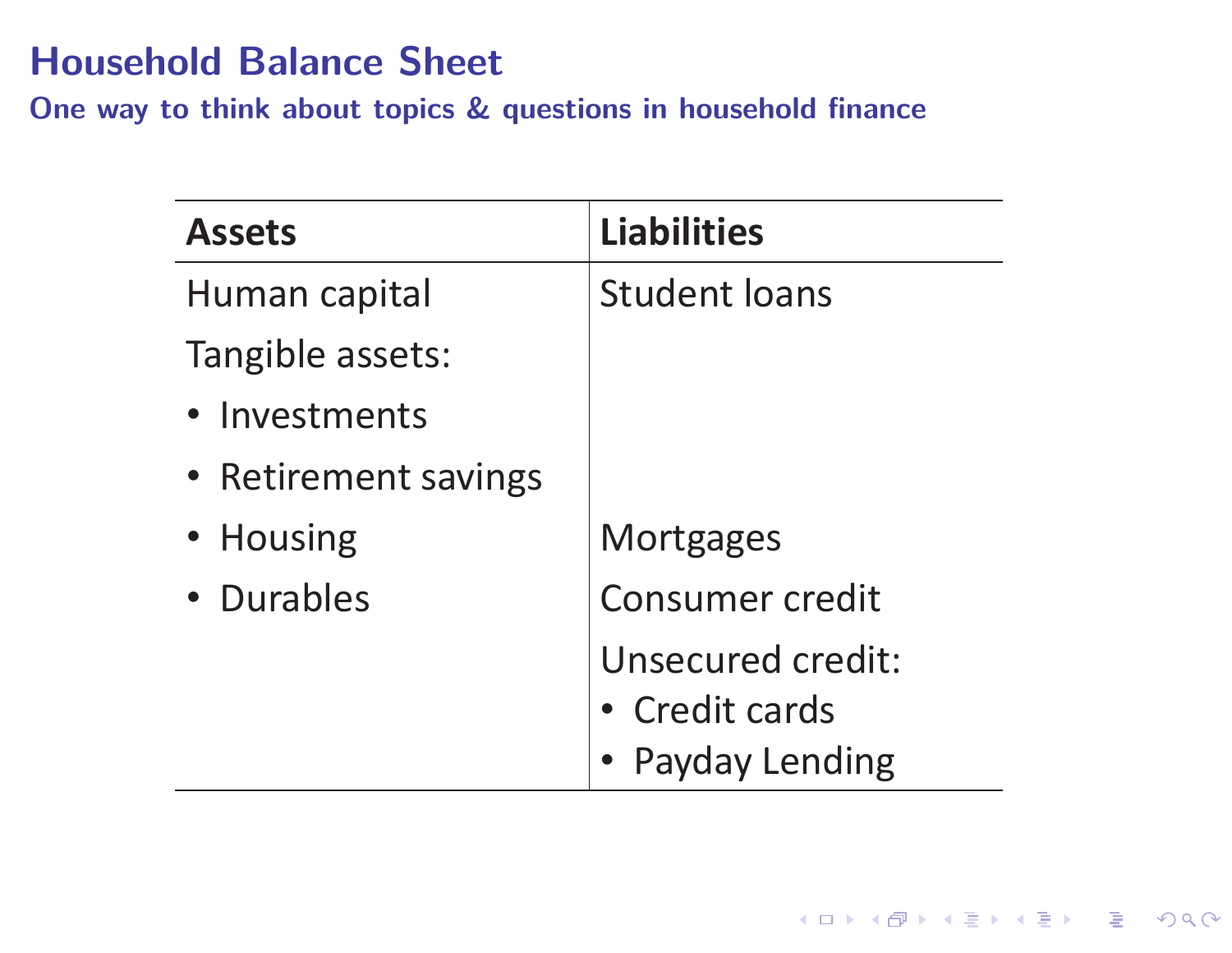### **Five Half-Day Topics Classes**

- Fridays, 12.30pm 5.30pm ET
- • **Objective:** Introduce you to some of the cutting-edge research &researchers in household finance.
- Sessions:
	- October 2: Non-Mortgage Household Borrowing
	- October 16: Peer Effects in Household Finance
	- November 6: Determinants & Effects of Household Expectations
	- November 20: Mortgage Borrowing & Default
	- December 4: Climate Finance
- Plan to release some slides  $+$  recordings on our websites.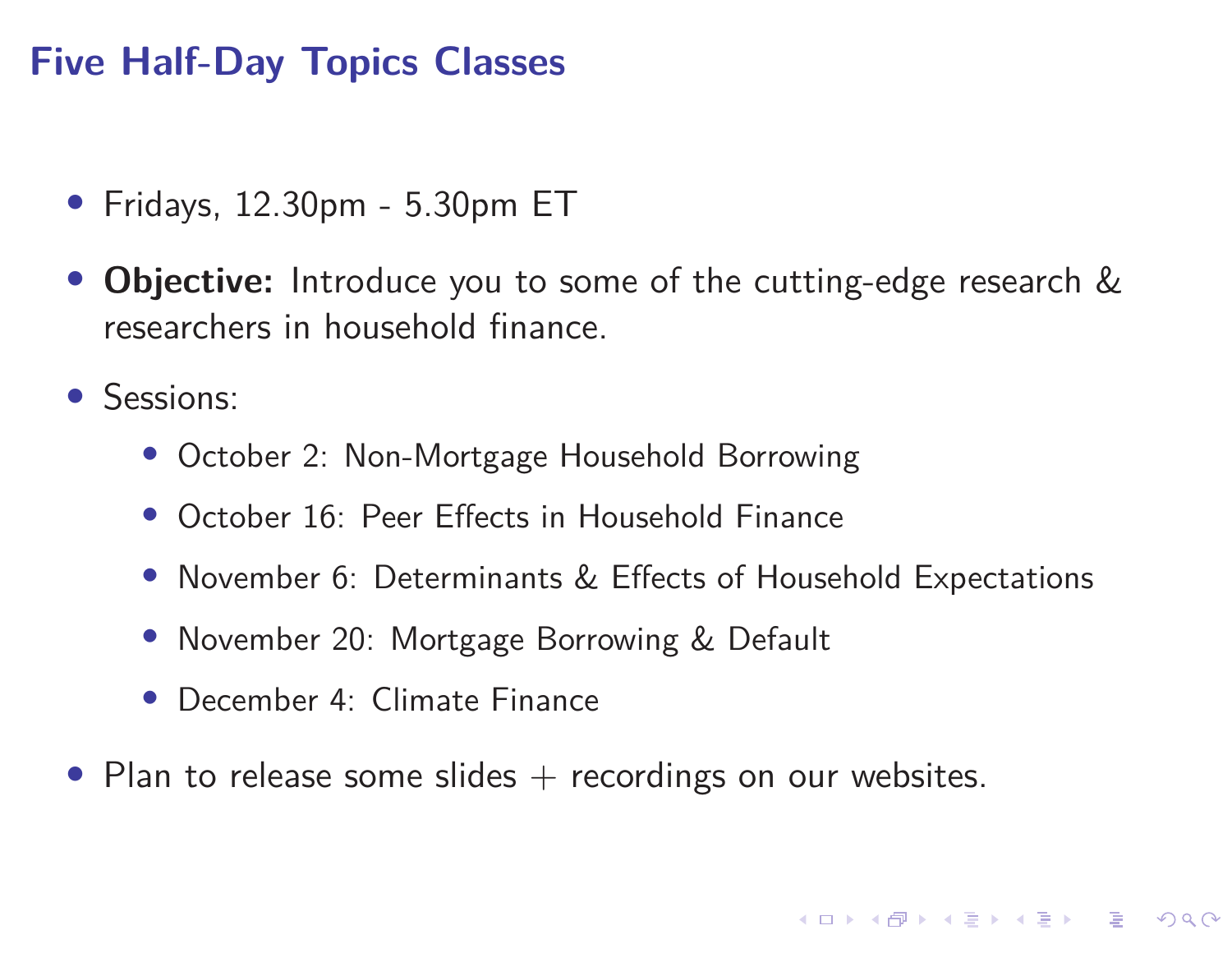

# **Session 1: Household Borrowing (Non-Mortgage)**

Friday, October 2, 2020

| $12.30$ pm $-1.45$ pm             | Johannes Stroebel (NYU Stern)                                                |
|-----------------------------------|------------------------------------------------------------------------------|
|                                   | Topic Overview                                                               |
|                                   | Regulating Consumer Financial Products: Evidence from Credit Cards           |
| $1.45$ pm $-2.30$ pm              | Theresa Kuchler (NYU Stern)                                                  |
|                                   | Sticking To Your Plan: The Role of Present Bias for Credit Card Debt Paydown |
| $2.45$ pm $-3.15$ pm              | Christopher Palmer (MIT Sloan)                                               |
|                                   | Real Effects of Search Frictions in Consumer Credit Markets                  |
| $3.15$ pm $-3.45$ pm              | Michaela Pagel (Columbia GSB)                                                |
|                                   | Repaying Consumer Debt and Increasing Savings After Retirement               |
| $4.00$ pm $-4.30$ pm              | Scott Nelson (Chicago Booth)                                                 |
|                                   | Private Information and Price Regulation in the US Credit Card Market        |
| $4.30 \text{pm} - 5.00 \text{pm}$ | Neale Mahoney (Stanford University)                                          |
|                                   | Do Banks Pass Through Credit Expansions to Consumers who Want to Borrow?     |
| 5pm1                              | <b>Moderated Panel Discussion</b>                                            |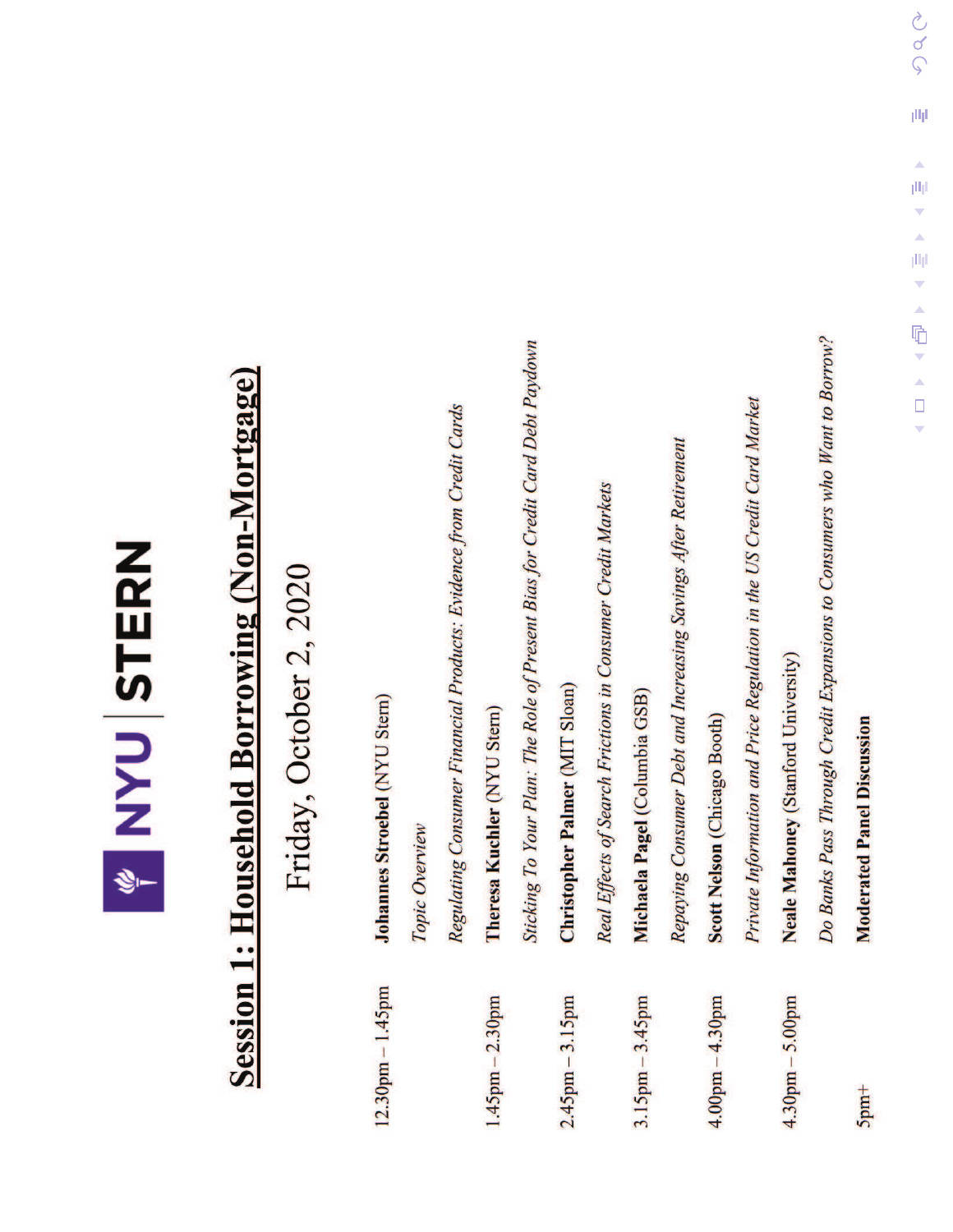### **Consumer Credit: Large and Important Credit Class**

### Total Debt Balance and its Composition

**Trillions of Dollars** 



Source: New York Fed Consumer Credit Panel/Equifax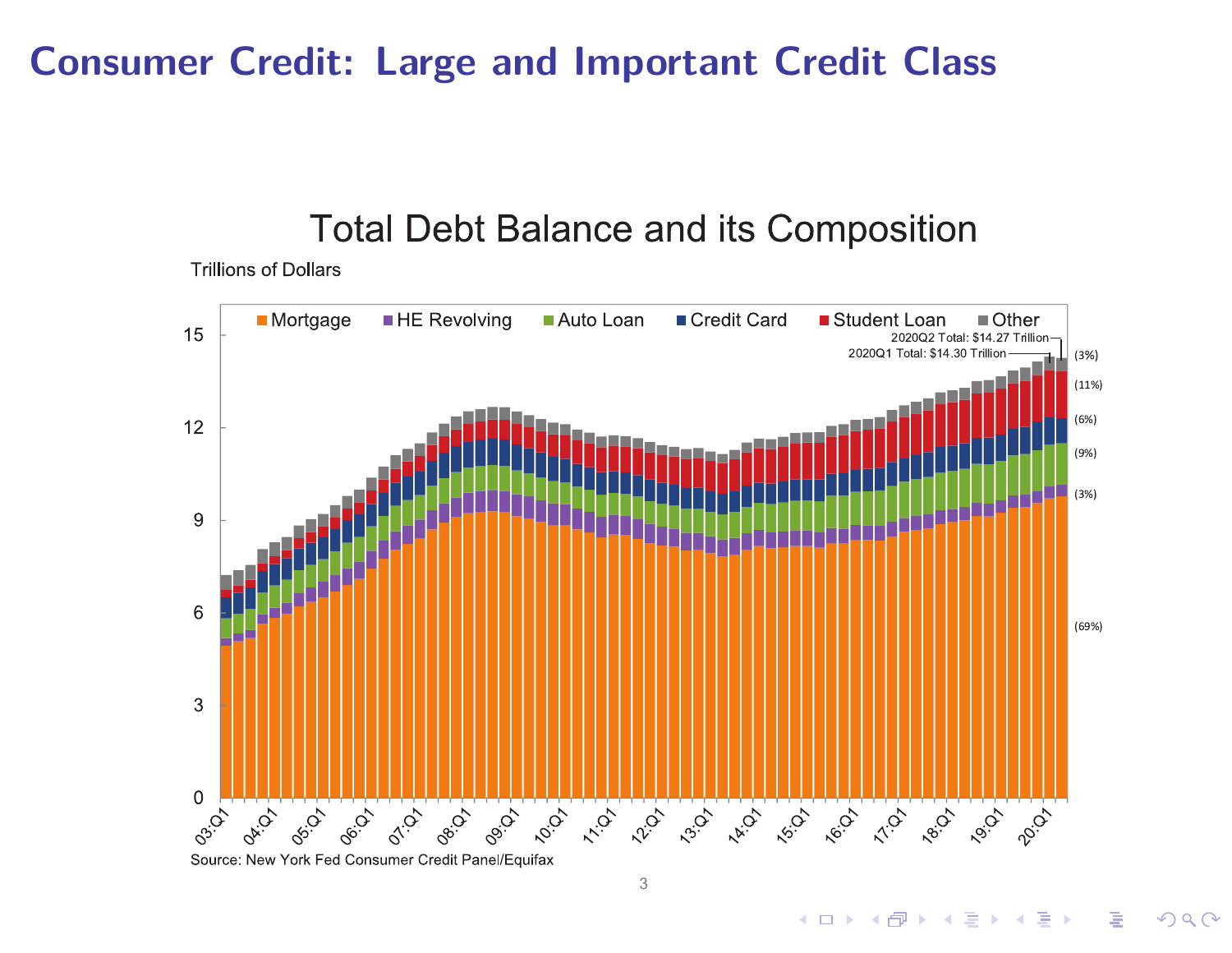### **Consumer Credit: Large and Important Credit Class**



Mian, Sufi and Verner (2017)

**K ロ ▶ K 御 ▶ K 君 ▶ K 君 ▶ ○ 君**  $2Q$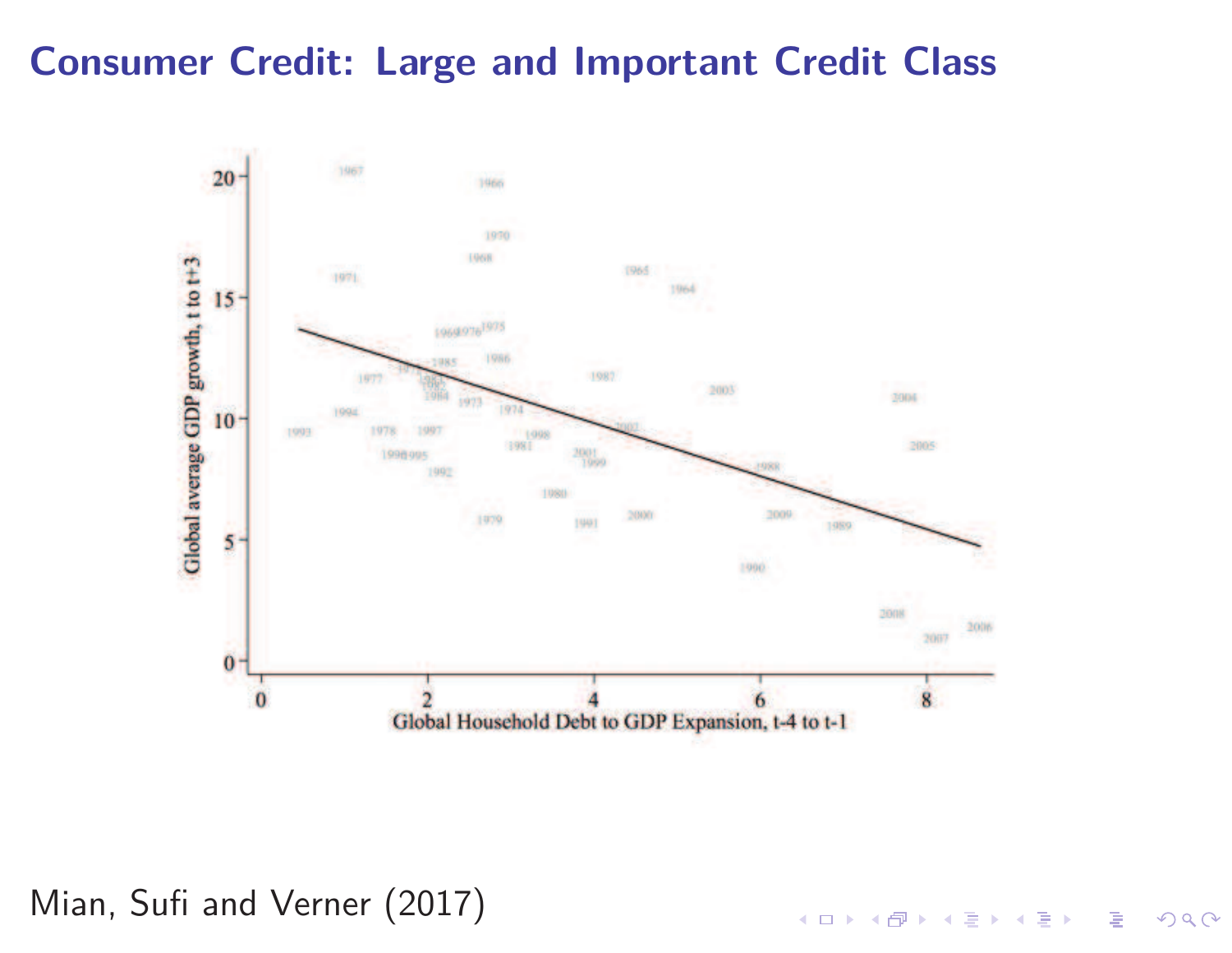### **Consumer Credit: Large and Important Credit Class**



**VOL. CLVII... No. 54, 434** 

NEW YORK, MONDAY, SEPTEMBER 15, 2008

# \$1.50



of this Harbor Sat Toron

Roadints of Galvarion Matel, in Time, believe services like power and watch after Demission Bo, were citatizated (femiliar-

After Surviving Storm, Fleeing A Fetid, Devastated Galveston

### **By LUX LIBRAL**

CALIFORNIA Tels. ... For much look or calculated." the councils of people work on an. Arthur counsel gives of Tenant resymming field converters in officials on Senday thousand the Liquid love locates and the north controlledge from converting to ... officials on candida finalment the ... I such times teachers and the name<br>Candi, the afformation of Hartmans ... analysis master residents in the ... page finalise promo. Factors War-<br>Ha

### **BIDS TO HALT FINANCIAL CRISIS** RESHAPE LANDSCAPE OF WALL ST.

### **MOVEAU AT USE Jittery Road For Markets**

### **S. H. PET WARDS MAYBAY BASK!**

that lines and by tubind protections place of a copies of Bulkish may but waskind, and neiber eds tracket down, posting Labinon Bristhericonnaild heatramp extraored of war. non of a worldwale will off whose nerico quo se stordas

what sales hand a phone ings decided in the ingriters, sellanchesed the Sade of America's arcris answeringer (under the a warranty Menti Lowk master digested and age of the Marie La Video di Marie

"The wood he was at vory creditores," Lat Anal Stephen, das that engineers presume he Charles Collective Company, seat or bank of Advancery die balanti in Elli a disposible, a price far light the Minit's black it fit. cap has been chase a chief of whatthe needs was worth upfix taxe your, better the mergage child hopat or darrings finally at firms. With major Jacob morkets

**Drawithe a Indulus on Munday** the connect requesting inventoring sportion could wise ankil it amended. market open, and, after this, the Marina autorale.

THI she Leftman (adk) on they ing, dia genutratean, norrial about the precedence is had set to frequent to hominate this advertising





### **MERRILL IS SOLD**

**Fading to Find Buyer**, Lahman Book, Is Set to Wind Down

This section was reported by lines awarene thre back and **AMPION BOAT RANGE COL MICE** or core to Mr. Sydney

In one at the tiest sharesed days in Wall Inner's house; Morror Lonch spread co tell it will on transfer to these of Americas for tragility and based to metri. a declaring financial client, while preise province secretary **Der, Lahman Broiture, Narrisel** (read testilate after a taled is find a horse.

The hardway reves, which technic die trade min of Airest. ten Terenino, morti che tacon chigasil in a samuraswa year in which incorporated farancial assosame have been firmers to those licenses are a massis of from trub it blam if drian in known because of bad mortgager finance and fuse comes private **HARMA** 

Re you a its tax if Lib. team and Warrell Burg or the hatgent, assumer tries now-saf as Be determine plate American St. senance time append to search, Gregorial by Grigos state. may true the crede creat A14 exulti a bit hince tibbre from the reducal feasible, walked which the company cing have series clayer as star when

The energie series of enemy comment a woment if trans.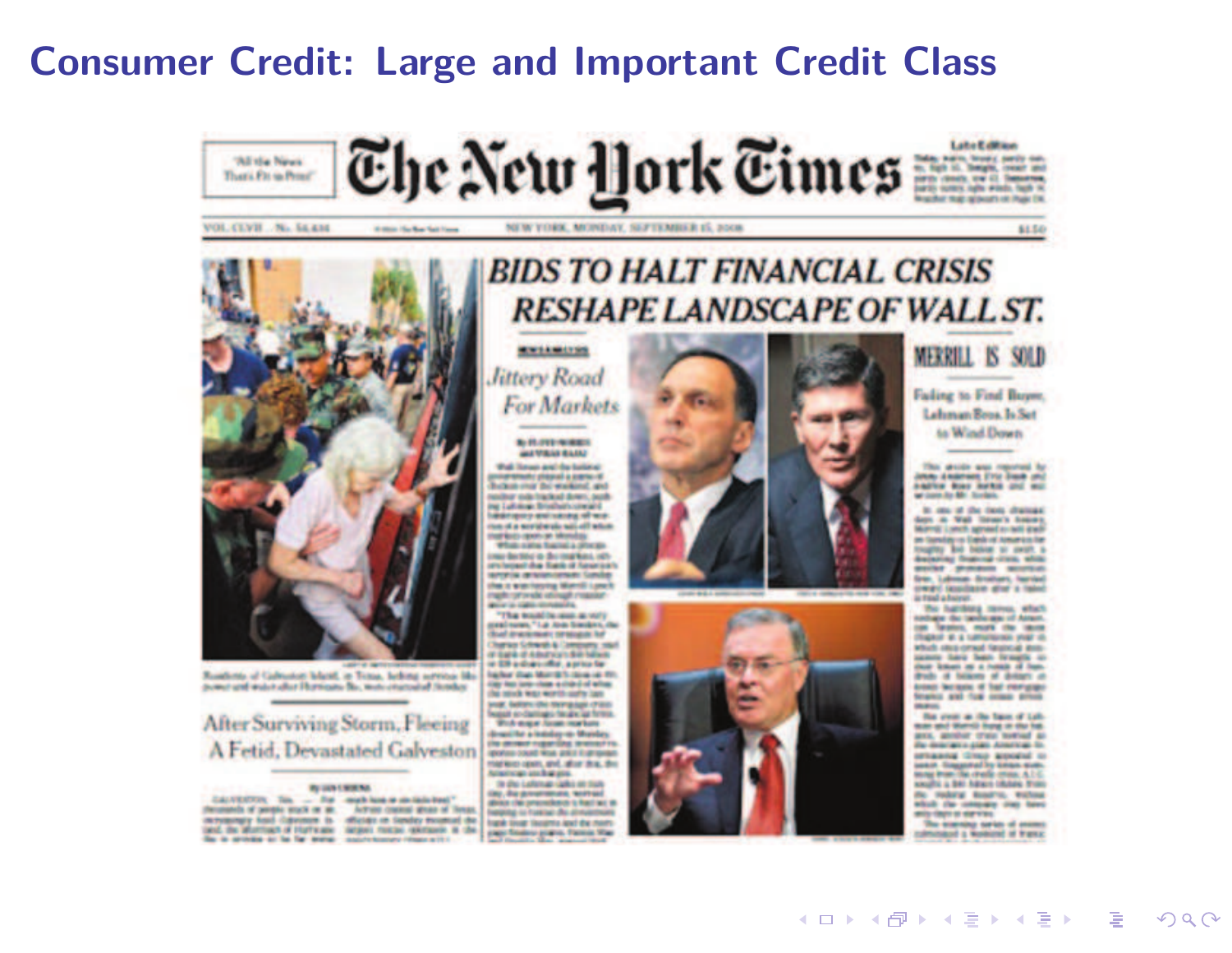### **Consumer Credit: Interesting Questions**

- Why are there credit constraints?
	- Usually not <sup>a</sup> lot of collateral
	- Adverse selection and moral hazard (see Nelson and Mahoney today)
- Are households behaving optimally <sup>g</sup>iven the credit constraints?
	- Behavioral biases such as present bias (see Pagel and Kuchler today)
	- Search frictions (see Palmer today)
- How does this affect aggregate economic outcomes and policy? (seeMahoney today)
- And how does this affect consumer financial regulation (see Stroebel and Nelson today)